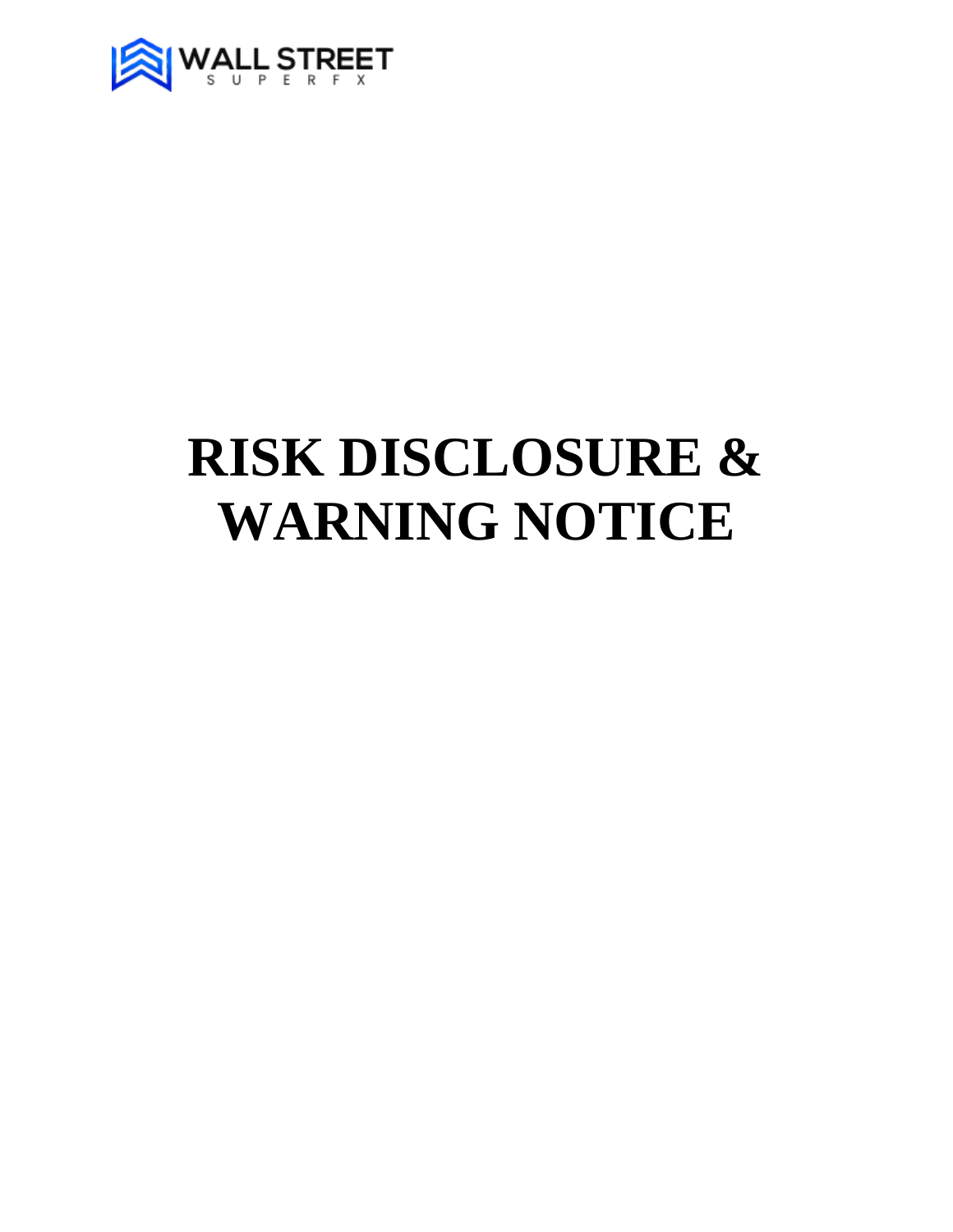

This risk disclosure is intended to inform you of the risks that exist in trading activities on financial markets. You must recognize that these risks entail a chance of losing money while trading. This disclosure is informational and must not be considered a list of all possible risks.

## **1. Use of leverage**

**1.1**In margin trading, leverage can have a significant impact on your trading account even with minor changes in exchange rates and instrument prices. You must understand that if the market moves in the opposite direction to your open positions, your chances of losing your initial deposit and other funds intended to maintain your open positions are very high. You are fully responsible for the use of your own funds and accounting for the risks.

## **2. Instability of financial instruments**

**2.1**The quotes of most instruments traded on financial markets may vary considerably over the course of a day, which may bring you profit as well as loss.

## **3. Technical risks**

**3.1**We are not responsible for financial losses arising from malfunctions in your electronic, communication, or information systems.

**3.2**When working with the client terminal, you assume the risks arising from:

**A**. Failures in your equipment, software, and connection.

**B.** Errors in your client terminal settings.

**C.** Failure to update your version of the client terminal in a timely manner.

**D.** Your failure to follow the instructions for using the client terminal.

We are not responsible for errors that occur in the operation of the client terminal and will not compensate losses resulting from errors in the operation of the client terminal because we have a nonexclusive right to use the MetaTrader trading system (client terminal) for a specific purpose and do not have the right to provide technical support.

#### **4. Market risks**

**4.1**You agree that if market conditions become abnormal, the time required to process your orders and instructions may increase.

#### **5. Risks associated with the laws of individual governments**

**5.1**You also assume responsibility for trading and non-trading operations performed within countries where they are restricted or prohibited by law.